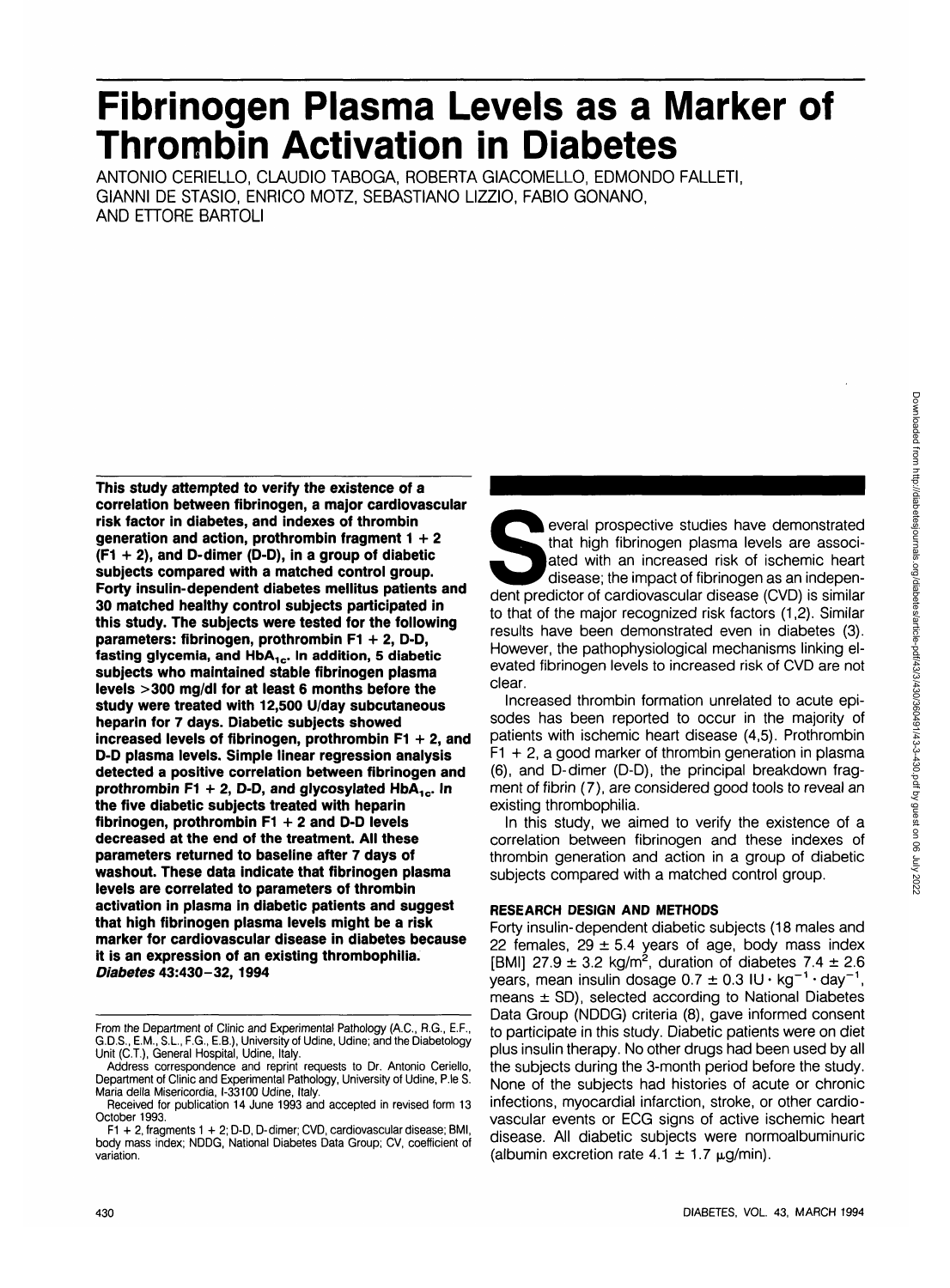Thirty healthy normal subjects, matched for sex (14 males and 16 females), age (28  $\pm$  7.4 years of age), and BMI (26.8  $\pm$  2.1 kg/m<sup>2</sup>) with a normal oral glucose tolerance test according to NDDG criteria (8), served as the control group.

**Study design.** The subjects were tested for the following parameters: fibrinogen, prothrombin F1 + 2, D-D, fasting glycemia, and HbA<sub>1c</sub>. In addition, 5 subjects (25.7  $\pm$  1.5 years of age, 3 males and 2 females) who maintained stable fibrinogen plasma levels >300 mg/dl for at least 6 months before the study were treated with 12,500 U/day subcutaneous heparin for 7 days. The above-mentioned parameters were evaluated at the start of the heparin administration, after 7 days of treatment, and after 7 days of washout period.

**Biohumoral determinations.** After an overnight fast  $(212 h)$  and after the subjects were in the supine position for 10 min, a sample of venous blood was obtained from an antecubital vein without stasis. To study coagulation parameters, blood was collected through a silicone- . treated needle (diameter, 2 mm) and was allowed to flow freely into silicone-treated glass tubes where it was mixed with 10% of its volume of 0.1 M trisodium citrate. The blood was immediately centrifuged at 1,700  $q$  for 20 min at  $4^{\circ}$ C and frozen at  $-80^{\circ}$ C until assayed.

Plasma fibrinogen was measured functionally by the method of Rossi et al. (9) in an automatic coagulometer autoanalyzer (Instrumentation Laboratory, Lexington, MA). The intra- and interassay coefficient of variations (CVs) were 3.1 and 4.0%, respectively.

Prothrombin F1 + 2 plasma levels were evaluated by ELISA according to Pelzer et al. (10). The intra- and interassay CVs were 5.0 and 5.9%, respectively. D-D was measured immunoenzymatically according to Rylatt et al. (11). For this method the intra- and interassay CVs were 4.4 and 5.6%, respectively. Plasma glucose was measured by glucose oxidase method.  $HbA_{1c}$  was evaluated by affinity chromatography (12).

**Statistical analysis.** Statistical analysis of data was accomplished by means of the BMDP statistical software package. Statistical evaluation was performed by simple regression analysis and unpaired Student's t tests. To evaluate the effect of heparin administration in the five diabetic subjects, the matched Student's t test was used. All statistical tests were two-tailed.  $P$  values <0.05 were regarded as statistically significant.

### **RESULTS**

Diabetic subjects showed increased fibrinogen (261.0  $\pm$ 46.0 vs.  $190.3 \pm 30.4$  mg/dl,  $P < 0.001$ ), prothrombin F1 + 2 (0.92  $\pm$  0.26 vs. 0.60  $\pm$  0.12 nM, P < 0.001), and D-D  $(174.2 \pm 99.3 \text{ vs. } 130.0 \pm 54.0 \text{ na/ml. } P < 0.03)$ plasma levels. Simple linear regression analysis detected a positive correlation between fibrinogen and prothrombin F1 + 2 ( $r = 0.37$ ,  $P < 0.02$ ), D-D ( $r = 0.44$ ,  $P <$ 0.007), and  $HbA_{1c}$  ( $r = 0.31$ ,  $P < 0.05$ ; Fig. 1). In the 5 diabetic subjects treated with heparin, fibrinogen  $(325.4 \pm 41.1 \text{ vs. } 255.2 \pm 32.3 \text{ mg/dl}, P < 0.05)$ , prothrombin F1 + 2 (0.87  $\pm$  0.1 vs. 0.63  $\pm$  0.2 nM, P < 0.001), and D-D (236  $\pm$  51.8 vs. 175.2  $\pm$  48.5 ng/ml, P < 0.01) significantly decreased. All these parameters re-





FIG. 1. Simple linear correlation between plasma fibrinogen levels, prothrombin F1 + 2, D-D, and HbA<sub>1c</sub> in the studied diabetic subjects.

turned to baseline after 7 days of washout (fibrinogen,  $332.5 \pm 48.2$  mg/dl; prothrombin F1 + 2, 0.86  $\pm$  0.2 nM; D-D,  $225.8 \pm 48.65$  ng/ml).

## **DISCUSSION**

Although epidemiological studies have long demonstrated the strong and often independent direct correlation between high fibrinogen plasma levels and CVD, the mechanism by which fibrinogen would act is still unclear. On the other hand, in most patients with ischemic heart disease, an increased thrombin formation has been measured (4,5). Similarly, increased fibrinogen levels and increased thrombin activation have been frequently reported in diabetes (13-15). One might suspect the link